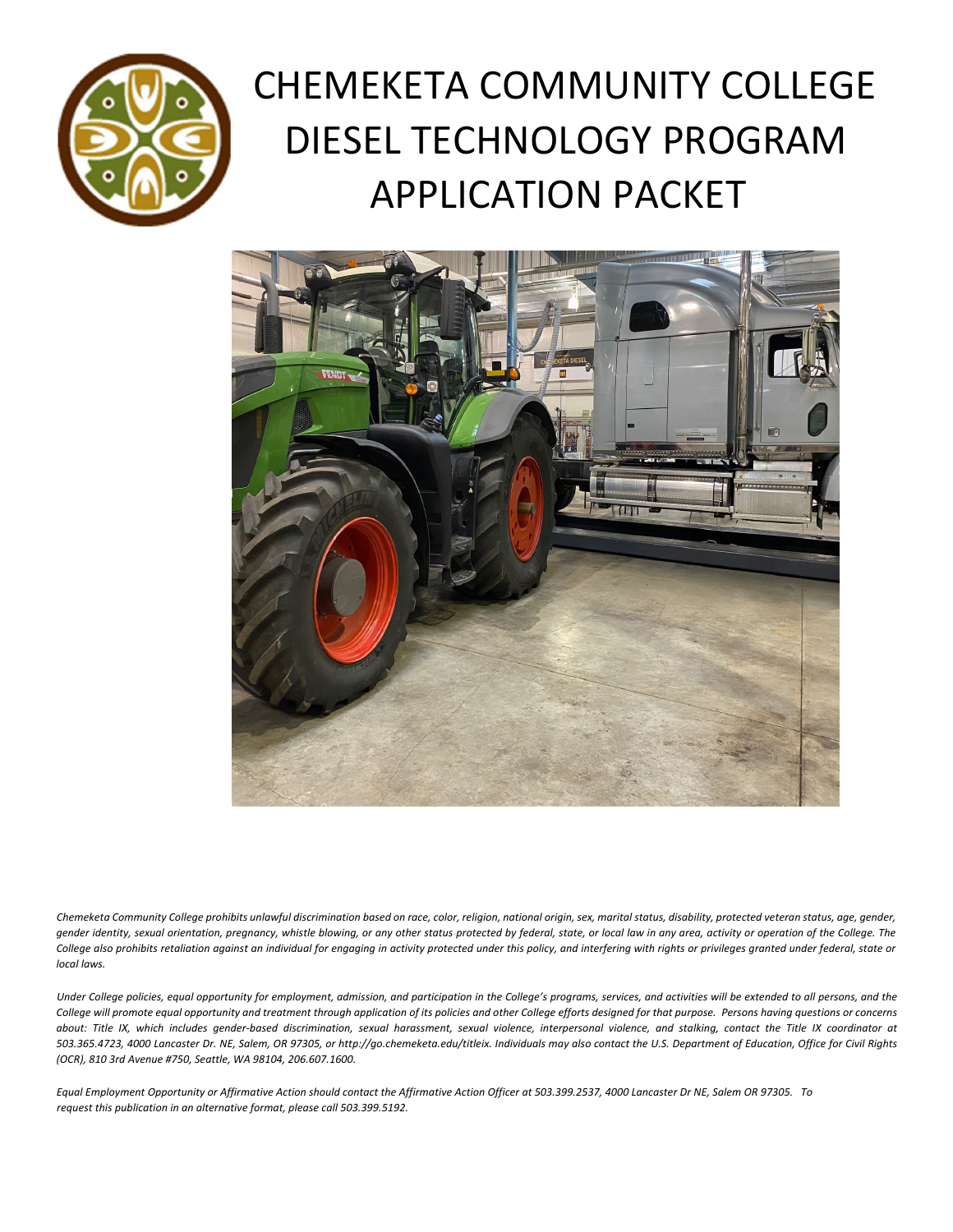## Diesel Technology Program

This resource guide is provided to assist in the application process of the following program: ∙ 2‐

Year AAS Degree in Diesel Technology

All required documentation listed on the application checklist must be received by the Brooks Regional Training Center Office in Buildings 1 or 2 for the application to be considered complete.

#### **WHERE TO SUBMIT AN APPLICATION**

By mail: Chemeketa Community College – Brooks, Attn: Kevin Ruby, PO Box 14007, Salem OR 97309 In person: 4910 Brooklake Road, Brooks Oregon 97305 Email: kevin.ruby@chemeketa.edu

#### **APPLICATION DEADLINE**

All applications must be received by the application close date. Any application packets received late may be considered if the program has not been filled. Applications will be considered in the order they are received. Applicants who submit accurate and complete applications are qualified for admission (or alternate status if the program is full). Applicants will be placed on the Diesel Technology program admission or alternate list based on the evaluation of their application packet. Applicants should check their my.Chemeketa email daily for program communications.

> Application Open Date: January 1, 2022 Application Close Date: September 18, 2022

#### **PROGRAM OUTLINE**

Diesel Technology Associates of Applied Science degree is an industry specific two-year associate degree program with required internship hours. It is designed to prepare individuals to become qualified diesel service technicians. Students learn how to work on many types of diesel equipment including agricultural, construction, forestry, semi-truck and earth moving equipment. The Diesel Technology Program combines technical and academic education with real world experience through internships that are within the program. Students learn about engine fundamentals, machine hydraulics, fuel systems, electrical systems, transmissions, torque converters, undercarriage, final drives and more. During the internship students have the opportunity to experience a future career firsthand through on‐the‐job training focused area of their choice. Upon completion of the program students will earn a Diesel Technology Associate of Applied Science Degree.

#### **Course Objectives**

Students learn how to repair and maintains diesel powered trucks and agricultural equipment and their support systems. The program is designed to prepare students for entry‐level positions in diesel service technology. Training is varied to give students a broad understanding and background in the different phases of the diesel service industry.

#### **Program Outcomes**

The student who successfully completes all Diesel Technology requirements will be able to:

Demonstrate troubleshooting, maintenance and repair procedures including: testing, disassembly, failure analysis, assembly and operation using industry standard tooling and equipment, to diagnose diesel engines, electrical systems, fuel systems, HVAC, powertrains, suspension and steering, brakes, hydraulics, automatics/powershift transmissions, and engine performance, found on highway trucks, off highway vehicles and stationary applications including construction equipment, and agriculture equipment.

privacyrights.org

#### **REQUIRED TOOL AND SUPPLY LIST**

Students will be given a list of suggested tools, uniform information and required books at their cohort orientation before the first term in the program. Tools can be very expensive as such we have provided tools for students who are entering the program to use during labs. However, over time you will need to purchase tools for future employment in the Diesel field. For that there are several options, many of which give 50% off retail prices and have various financing options.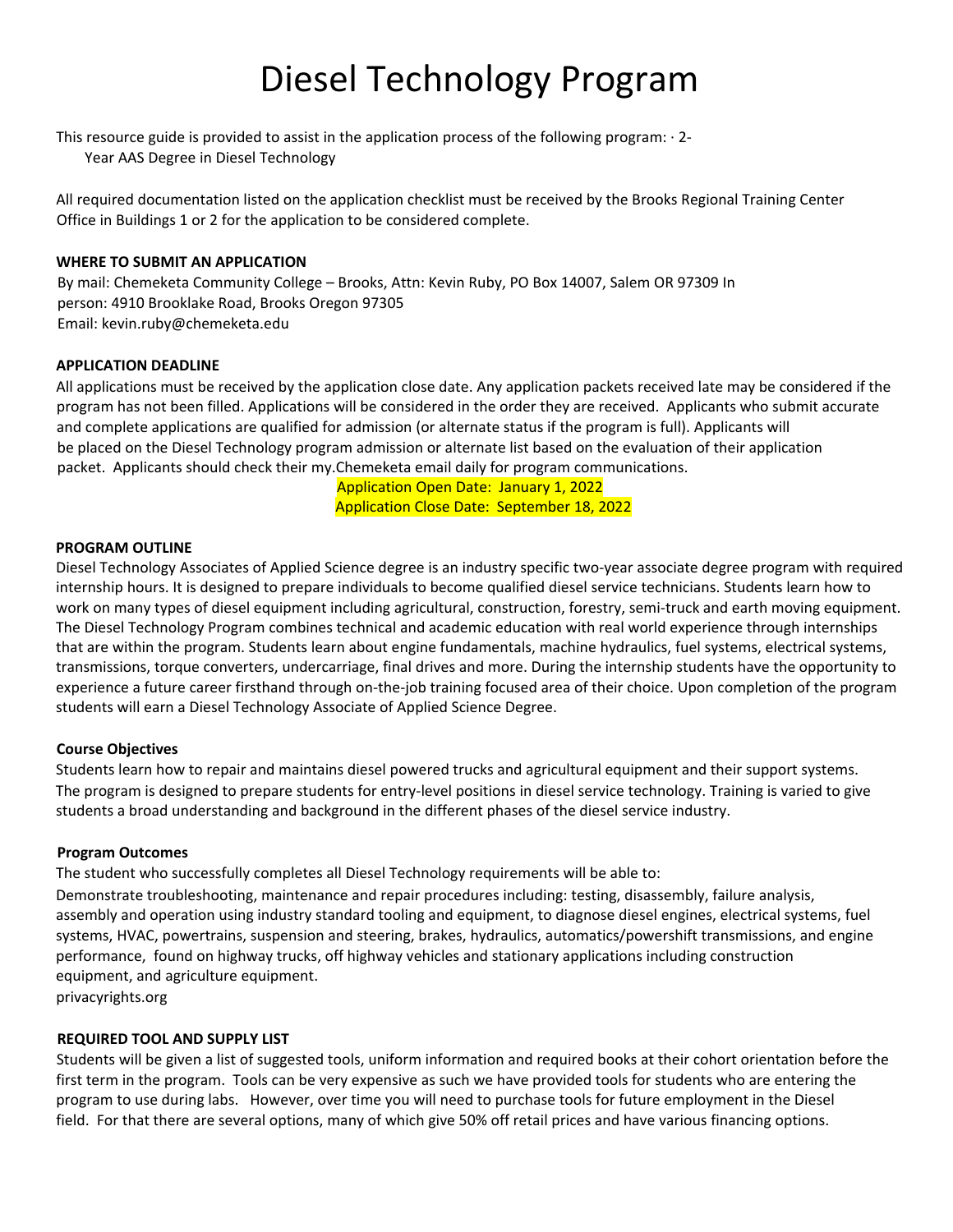#### **PROGRAM COST**

These costs are estimates and are subject to change without notice. Tuition, Universal Fee, Class fee, Books, and Differential Fees are effective as of Fall Term 2022. This is an estimate only.

Visit chemeketa.edu/cost‐aid/tuition‐fees/ for the current Tuition/Fee Rate Table.

| Program cost              |          |  |  |  |
|---------------------------|----------|--|--|--|
| <b>Books</b>              | \$250    |  |  |  |
| Class Fees                | \$756    |  |  |  |
| <b>Universal Fees</b>     | \$3589   |  |  |  |
| Differential Fee          | \$810    |  |  |  |
| <b>Tuition 97 credits</b> | \$9,603  |  |  |  |
| <b>Estimated total</b>    | \$15,008 |  |  |  |

#### **APPLY TO CHEMEKETA**

If you are not currently enrolled at Chemeketa, you must apply for admission at go.chemeketa.edu/apply

#### **OTHER COLLEGE TRANSCRIPTS**

Applicants may submit transcripts from another college/university to be evaluated. Students must request an evaluation through Enrollment Services, and evaluations may take several months so please do so early.

#### **REQUIRED PROGRAM ORIENTATION**

Students who accept an offer of Program Admission must attend a program orientation at the Brooks Regional Training Center. Students will be notified by my.Chemeketa email of the date, time and location of the orientation. The orientation will include program information, policies and procedures, locker assignment, tool requirements, tool purchase information with up to 50% discount available.

#### **REQUIRED DOCUMENTS**

Submit the following, as one complete packet, to Chemeketa Community College, Brooks Regional Training Center. **Diesel Technician Program Application Form (last page of this packet)** *.*

#### **Photocopy of your valid driver's license or valid id (must be clear and legible)**

Applicants who do not have a valid driver's license will be required to get one to drive equipment on campus but *do not need one to be enrolled in the program.*